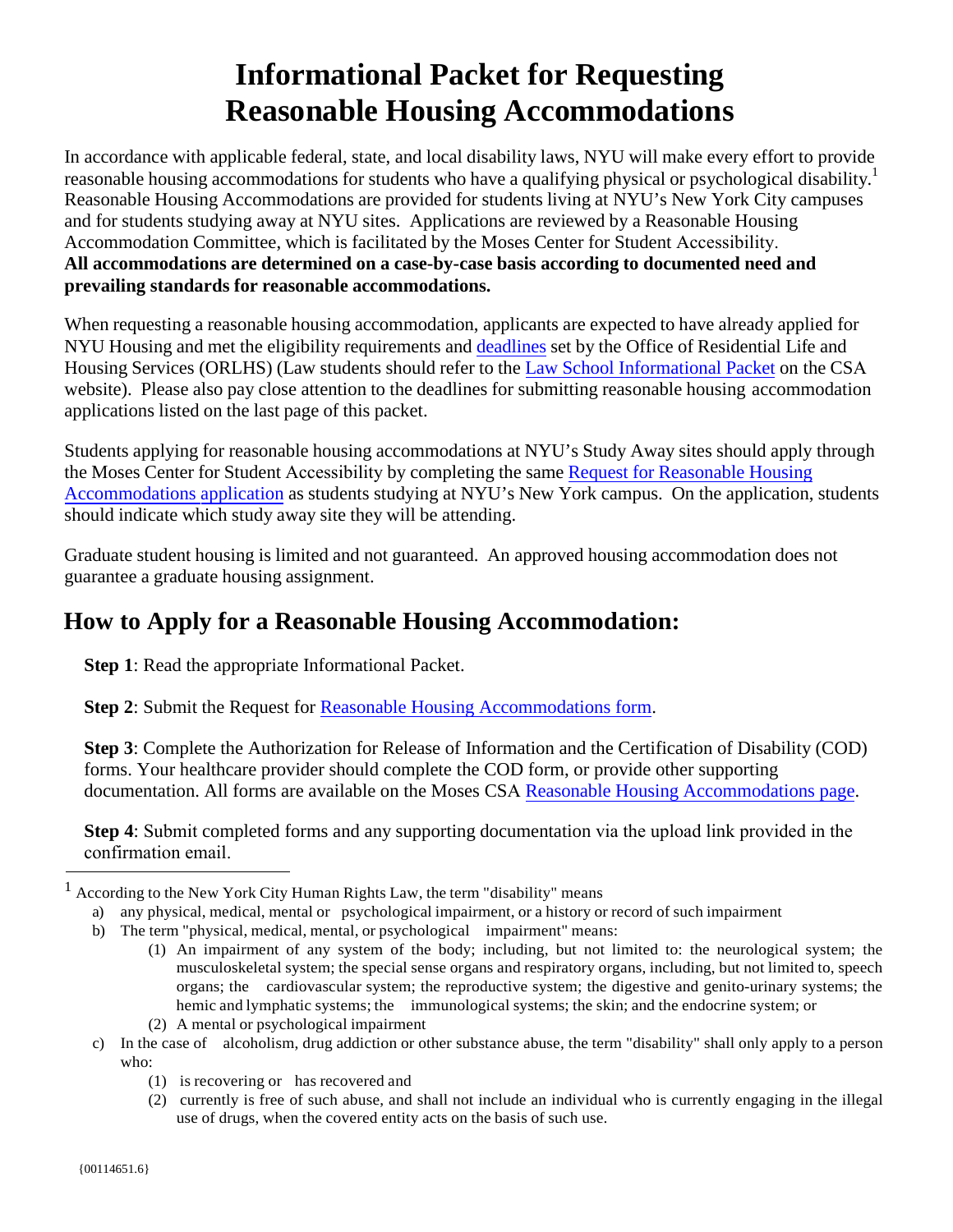Information provided to the Moses Center for Student Accessibility is kept confidential and will only be shared within the University as is necessary to evaluate the request. If you have any questions about the process email csa[hc@nyu.edu](mailto:csahc@nyu.edu) or call (212) 998-4980.

# **How Applications are Reviewed/How Students are Informed of Reasonable Housing Accommodation Decision:**

A student's Request for Reasonable Housing Accommodations, along with supporting documentation from his or her healthcare provider will be reviewed by the Reasonable Housing Accommodation Committee, which consists of representatives from the Moses Center, NYU's Student Health Center (administrators familiar with the accommodation process such as medical and counseling professionals) and the University's Office of Residential Life and Housing Services. Only representatives from the Moses Center and Student Health Center are given access to the student's supporting documentation.

The committee meets bi-monthly and once an application is submitted it will be reviewed at the next scheduled meeting. The student will be notified of the Committee's decision via e-mail from the Moses Center. The correspondence will include a decision regarding eligibility for each housing accommodation requested. Decisions may be appealed within three weeks of the notification. Instructions to file an appeal will be included in the decision letter.

Once a final decision regarding accommodation(s) has been reached, the ORLHS will contact the student regarding a specific room assignment or assignment options that meet the approved accommodation(s) (assignment options are based upon the submission of the application in line with application deadlines).<sup>2</sup> All assignment options are based upon availability. [Building locations and](http://www.nyu.edu/students/student-information-and-resources/housing-and-dining/on-campus-living/application-and-assignments/rates-and-payments.html) room rates are available here.

If students have any questions about the process for requesting reasonable housing accommodations, they should contact the Moses Center at (212) 998-4980 or email csa[hc@nyu.edu.](mailto:csahc@nyu.edu) Inquiries related to features or specifications of the housing assignment(s) offered should be directed to ORLHS at (212) 998- 4600. Requests for exceptions to the University's housing policies or modifications of a room assignment will be considered on a case-by-case basis.

## **Important Information about Supporting Documentation**

Supporting documentation should be from a licensed, treating provider and describe the connection between the student's disability and the requested housing accommodation. The healthcare provider must fill out the Certificate of Disability form and/or include a letter of additional support if they choose.

#### **Documentation should be**:

- 1. Recent (within the last year of applying for housing); and
- 2. Sufficient to establish a direct link between the underlying impairment and the requested housing accommodation.

 ${00114651.6}$  $2$  Law students and students studying at a Study Away sites will be contacted by the School of Law or their Study Away site.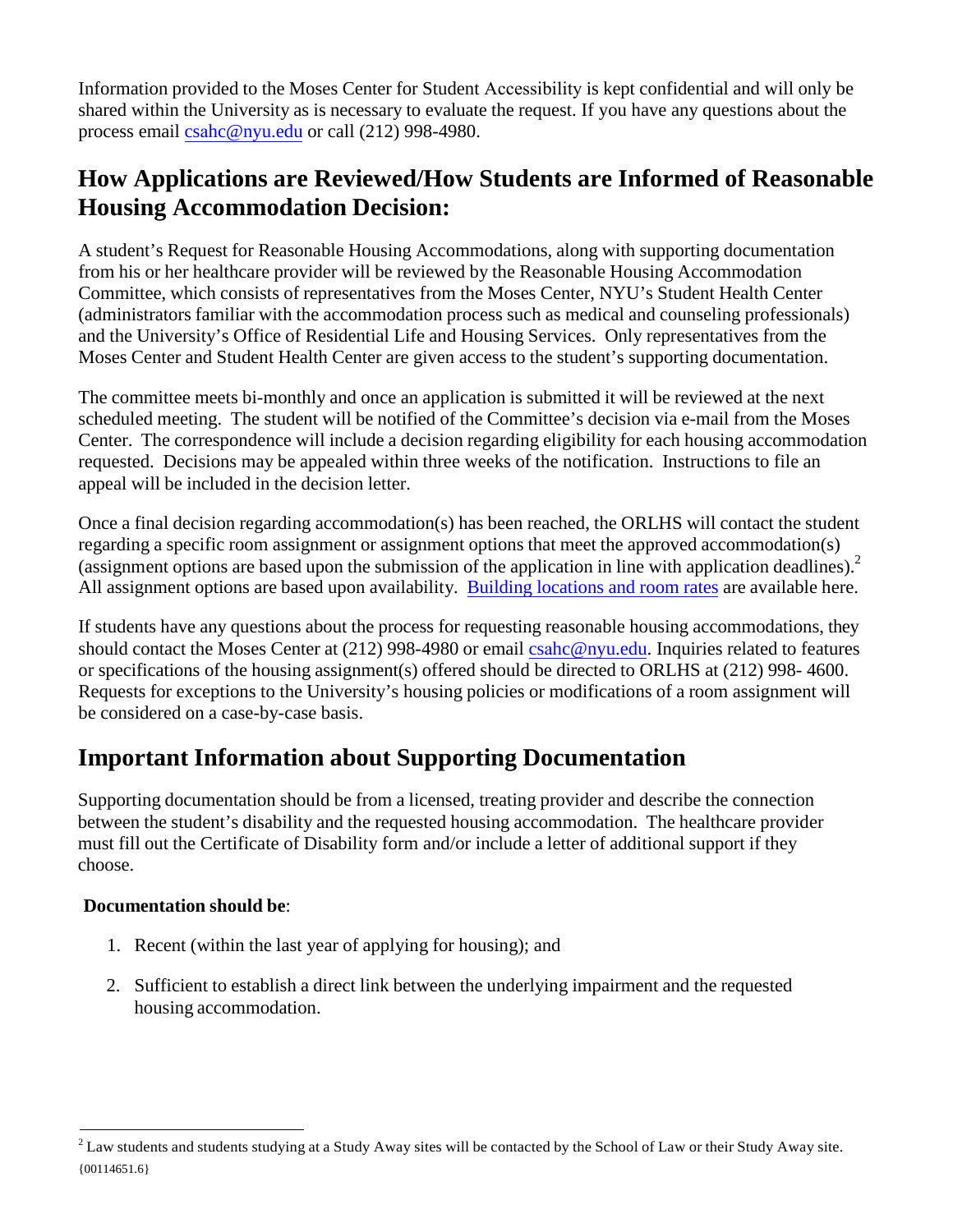The following documents are not considered effective forms of documentation if submitted alone:

- 1. Handwritten patient records or notes from patient charts
- 2. Diagnoses on prescription pads
- 3. Self-evaluation found on the internet or in any print publication
- 4. Research articles

### **Examples of Common Housing Accommodations Requests:**

#### **Low Occupancy**

Low occupancy rooms are double room suites.

#### **Single Room in a Suite**

Single rooms (private sleeping area within a shared suite) comprise approximately 7% of the NYU Housing system. A request for a single room must clearly demonstrate how sharing a sleeping area adversely impacts the student's ability to live and perform successfully at NYU. The request should include an explanation of how typical roommate adjustments (such as using headphones, using a sleeping mask, or negotiating shared use of a space) would not resolve the concern.

#### **Low Occupancy single in a suite**

Private sleeping area within a smaller shared suite (can be living with more than one other person in suite).

#### **Single Studio**

Single Studio (1 person suite, no roommates or suitemates) comprise approximately .5% of the NYU Housing System. A request for a single studio must clearly demonstrate how a single room in a shared suite would adversely impact the student's ability to live and perform successfully at NYU.

#### **Proximity**

Students may request to be housed near Washington Square Campus or other NYU building locations based on their disability.

#### **Physical Modifications**

Students who may require physical modification in their living space must indicate their specific needs by the applicable deadlines to be guaranteed timely modifications. Examples of modifications may include wheelchair accessibility and modifications for hearing impaired students. It is important that the student indicate such needs at the onset of the reasonable housing accommodation process.

#### **Furniture**

NYU provides student furniture which meets certain space and fire safety requirements. A student with a qualified disability who wishes to bring non-University furnishings related to his/her special need must submit the request to the Moses Center for Student Accessibility. The student will be required to provide documentation that demonstrates a need for non-University furnishings.